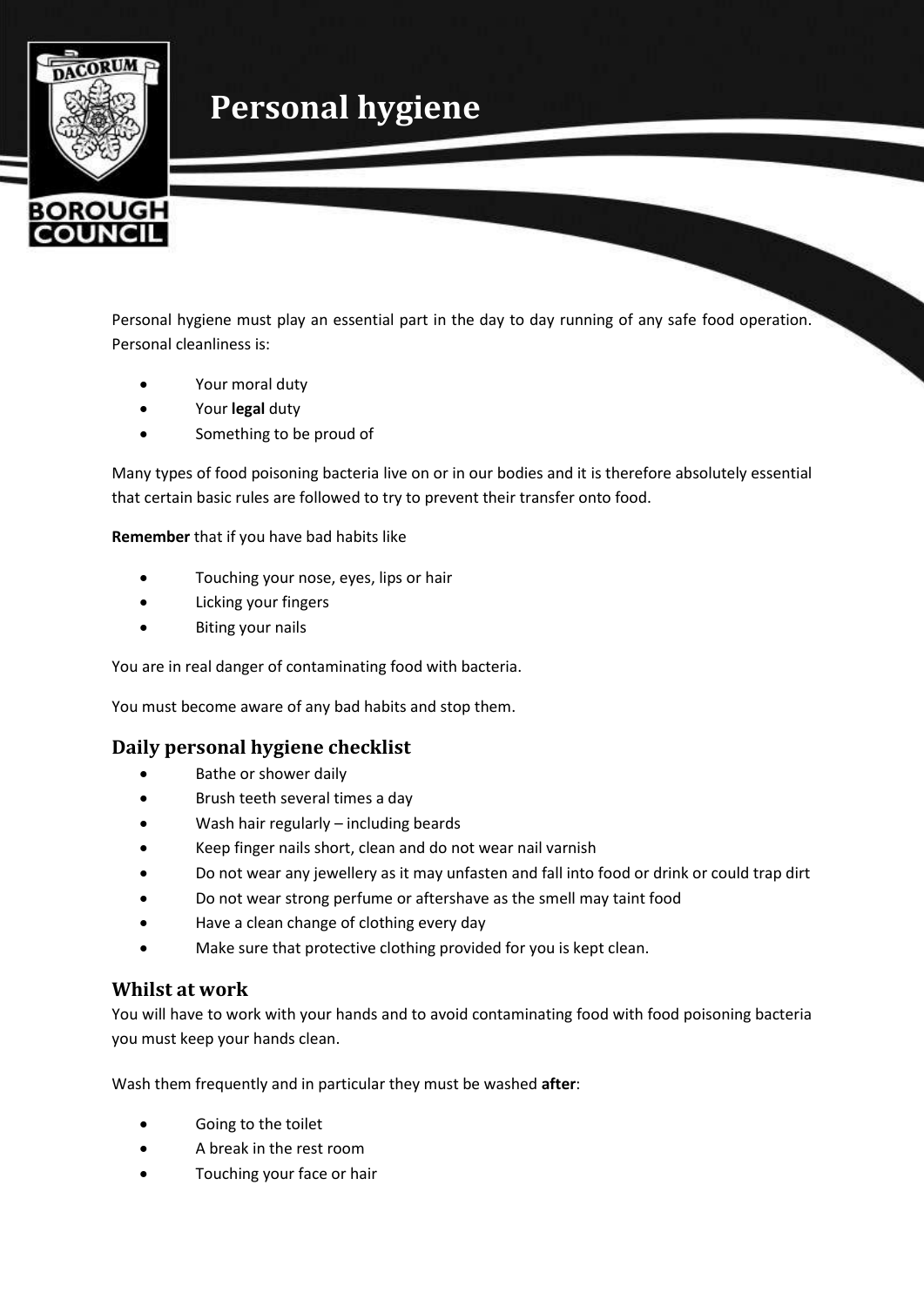- Sneezing, coughing or blowing your nose
- Cleaning duties
- Touching dirty surfaces or utensils
- Handling raw food
- Handling rubbish

#### **Do use**

A wash hand basin provided for hand washing only. It must have:

- Hot water
- Soap
- A good nail brush
- Paper towels or other means of hand drying
- A waste bin nearby

## **Do make sure**

You wash

- Palms
- Back of hands
- Between fingers
- Under nails

#### **Do not**

Eat, drink, smoke or comb your hair in any food room.

## **Do wear**

All protective clothing provided and change it regularly.

## **Do cover**

Minor cuts and abrasions with a suitable, brightly coloured, waterproof dressing

# **Visitors to kitchens**

All visitors **must** comply with personal hygiene rules and this includes delivery staff.

#### **Remember – clean food deserves clean staff**

# **Footnote**

This guidance is one of a series on Food Hygiene Practices produced by the Hertfordshire and Bedfordshire Environmental Health Officers Food Group.

For further advice, please contact your local Environmental Health Department.

Issued by:

Environmental Health, Public Protection, Dacorum Borough Council, Civic Centre, Marlowes, Hemel Hempstead, Herts, HP1 1HH